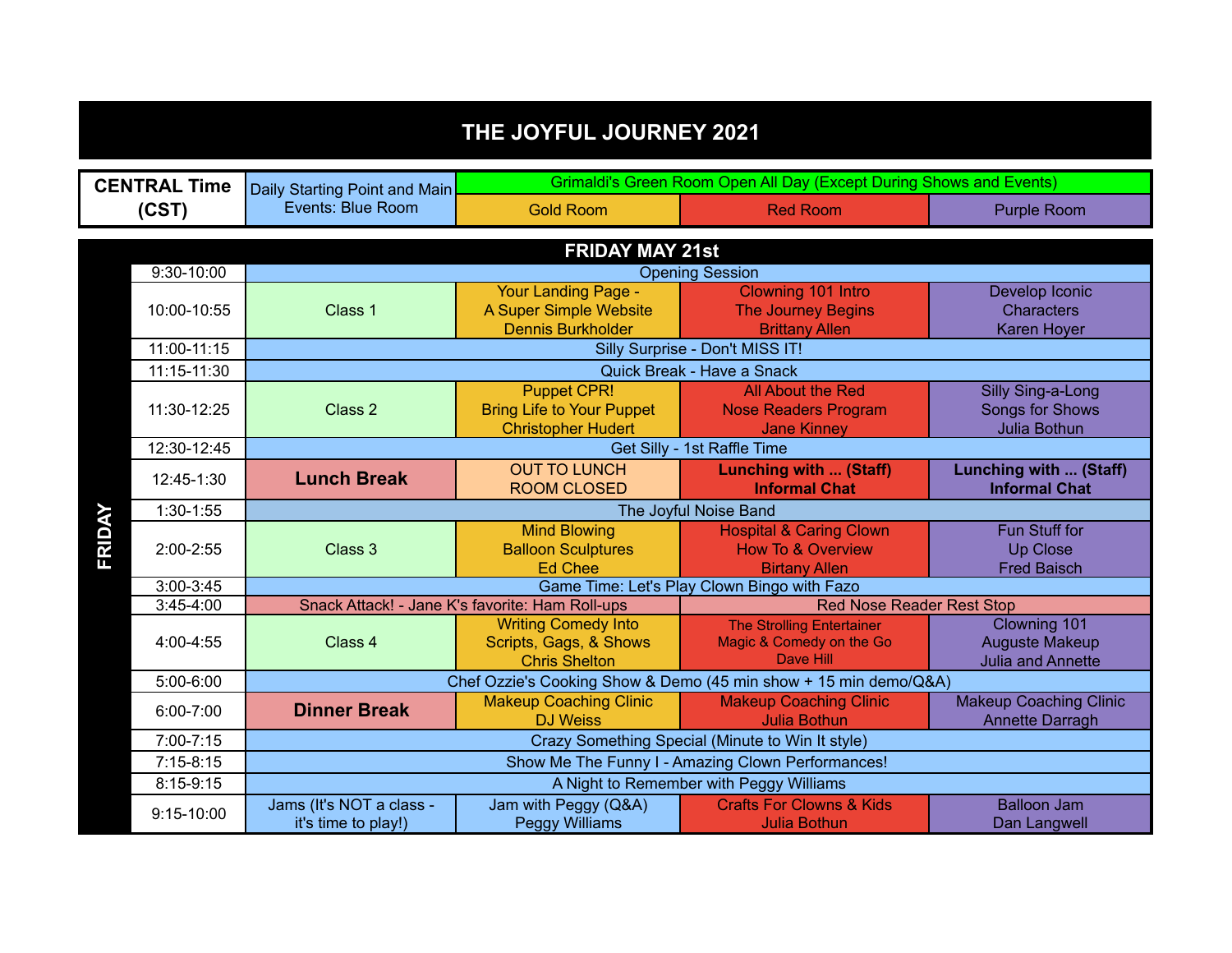## **THE JOYFUL JOURNEY 2021**

| <b>SATURDAY MAY 22nd</b> |                                                                           |                                                                                |                                                                                               |                                                                      |  |  |
|--------------------------|---------------------------------------------------------------------------|--------------------------------------------------------------------------------|-----------------------------------------------------------------------------------------------|----------------------------------------------------------------------|--|--|
| $9:15-9:30$              | <b>Breakfast Boogie with Brittany Allen</b>                               |                                                                                |                                                                                               |                                                                      |  |  |
| 9:30-10:00               |                                                                           | <b>Opening Session</b>                                                         |                                                                                               |                                                                      |  |  |
| 10:00-10:55              | Class 1                                                                   | "Free Shakes" & "Stool Samples"<br><b>Make Along with</b><br><b>Mike Fixer</b> | The Funny Art of<br><b>Joke Telling</b><br>Brian Ivory & Alyshia T                            | <b>Treat Your Clowning</b><br>Like a Business<br>Dan Langwell        |  |  |
| 11:00-11:55              | Silly Surprise - Don't MISS IT!                                           |                                                                                |                                                                                               |                                                                      |  |  |
| 11:15--11:30             | Quick Break - Have a Snack                                                |                                                                                |                                                                                               |                                                                      |  |  |
| 11:30-12:25              | Class 2                                                                   | <b>Sponge Magic Fun</b><br><b>For Everyone</b><br><b>Rex Nolen</b>             | <b>Comedy Juggling</b><br><b>DJ Weiss</b>                                                     | Clowning 101<br><b>Character Makeup</b><br><b>Julia and Annette</b>  |  |  |
| 12:30-12:45              | Get Silly - Raffle Time #2                                                |                                                                                |                                                                                               |                                                                      |  |  |
| 12:45-1:30               | <b>Lunch Break</b>                                                        | <b>Lunching with  (Staff)</b><br><b>Informal Chat</b>                          | Lunching with  (Staff)<br><b>Informal Chat</b>                                                | <b>OUT TO LUNCH</b><br><b>ROOM CLOSED</b>                            |  |  |
| $1:30-1:55$              | Game Time: Grab Your Map - It's Time for a Scavenger Hunt with Zoe!       |                                                                                |                                                                                               |                                                                      |  |  |
| $2:00 - 2:55$            | Class 3                                                                   | <b>Storytelling for Clowns</b><br><b>Brenda Marshall</b>                       | Simple/Lite Makeup and<br><b>Costumes for RNR &amp; Caring Clowns</b><br><b>Tricia Manuel</b> | Juggling<br><b>Basics &amp; Beginnings</b><br><b>Matthew Lish</b>    |  |  |
| $3:00 - 3:45$            | Game Time: A Bit of Ba-lunacy (Crazy Clown Games with Balloons)           |                                                                                |                                                                                               |                                                                      |  |  |
| $3:45-4:00$              | Snack Attack! - Sean's fave: Kay's Cowboy Crunch                          |                                                                                | A Trip Down Memory Lane with Sean Carlock                                                     |                                                                      |  |  |
| 4:00-4:55                | Class 4                                                                   | <b>Building Your Six</b><br><b>Trick Magic Show</b><br><b>Fred Baisch</b>      | <b>Hospital and</b><br><b>Caring Clown 911</b><br><b>Annette Daragh</b>                       | Mime & Movement<br><b>Basics &amp; Beginnings</b><br>Regina Wollrabe |  |  |
| 5:00-5:55                | Oh, You Think THAT Was Dumb? Hold My (Root) Beer, Darwin, and Watch This! |                                                                                |                                                                                               |                                                                      |  |  |
| $6:00 - 7:00$            | <b>Dinner Break</b>                                                       | <b>Makeup Coaching Clinic</b><br><b>DJ Weiss</b>                               | <b>Makeup Coaching Clinic</b><br><b>Julia Bothun</b>                                          | <b>Makeup Coaching Clinic</b><br><b>Christopher Hudert</b>           |  |  |
| 7:00-7:15                | Crazy Something Special: Trivia Time                                      |                                                                                |                                                                                               |                                                                      |  |  |
| $7:15-8:15$              | Show Me The Funny II - More Amazing Clown Performances                    |                                                                                |                                                                                               |                                                                      |  |  |
| $8:15-9:15$              |                                                                           | A Night to Remember with Ron Severini                                          |                                                                                               |                                                                      |  |  |
| 9:15-10:00               | Jams (It's NOT a class -<br>it's time to play!)                           | Jam with Ron (Q&A)<br><b>Ron Severini</b>                                      | <b>Puppets</b><br><b>Karen Hover</b>                                                          | Magic<br><b>Sean Carlock</b>                                         |  |  |
|                          | Saturday Night Watch Party: Marx Brothers or Classic Silents              |                                                                                |                                                                                               |                                                                      |  |  |